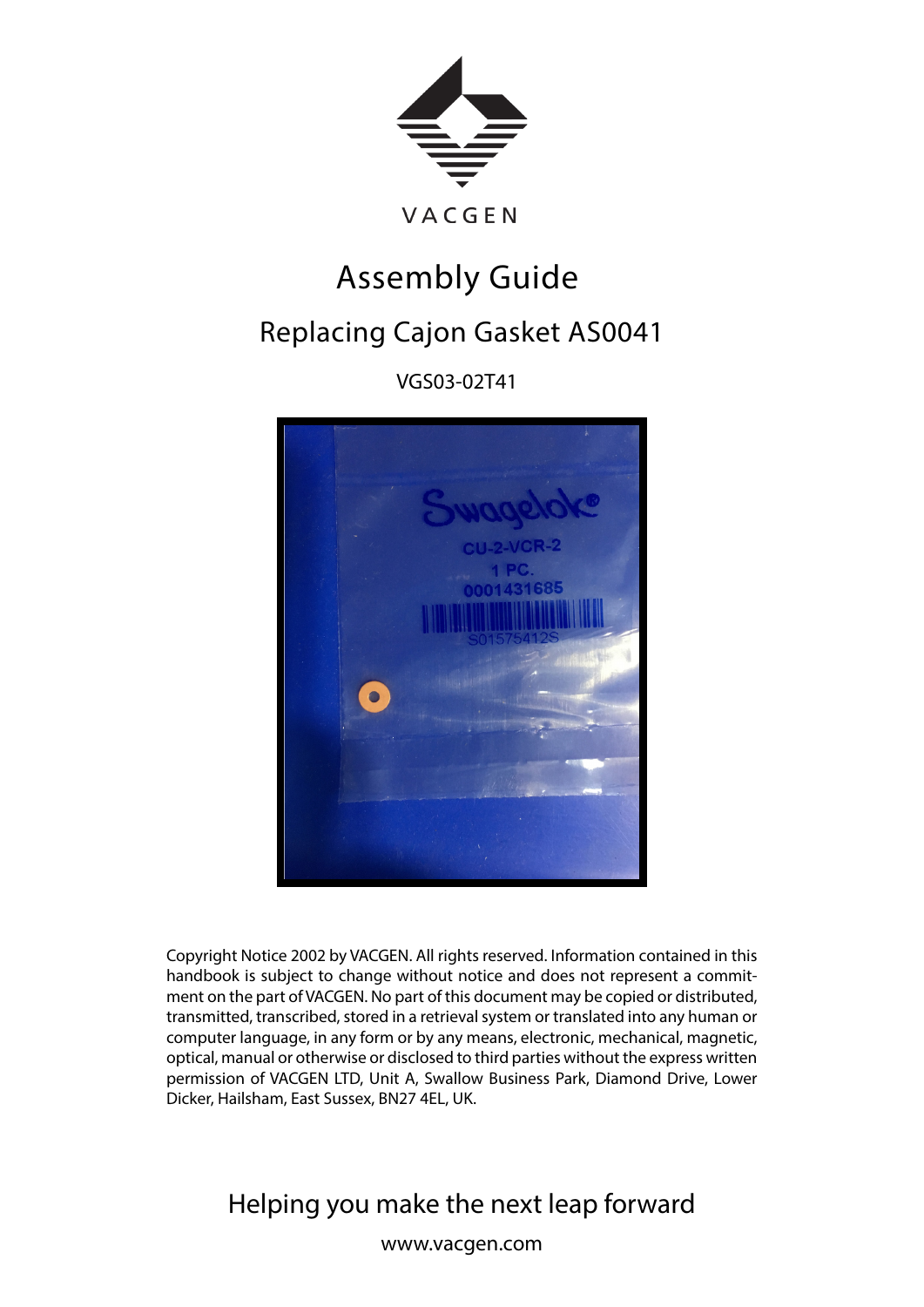

This Assembly Guide should be used in conjunction with the owner's manual where available, and is intended as a guide only as there maybe variations between versions and therefore must be used at the Owner's Risk. For more detailed assistance, please contact our Support desk +44 (0) 1323 379 335 or support@vacgen.com.

## HEALTH AND SAFETY

All repairs and services should be carried out by a qualified engineer, using the correct tools and procedures to carry out the repair. VACGEN are not liable for any errors within the assembly guides which may cause inconsistencies during repair.

The Goods, especially chemicals, may be dangerous if not properly used or stored and the appropriate precautions taken. The Customer accordingly agrees that it shall take all such steps as are reasonably practicable or usual to eliminate or reduce any risk to health and/or safety to which use of the Goods may give rise and acknowledges that where the Goods are manufactured to a design supplied by the Customer, the Company will not undertake any research as to the risks to health and/or safety which may arise from use or storage of the Goods. Where the Goods are manufactured to a design supplied by the Customer, the Customer shall comply with all the duties which may be implied at law on a designer and/or manufacturer of the Goods.

| Revision | Date | Comment | <b>Initials</b> |
|----------|------|---------|-----------------|
|          |      |         |                 |
|          |      |         |                 |
|          |      |         |                 |

Unit A, Swallow Business Park Diamond Drive, Lower Dicker Hailsham, East Sussex BN27 4EL, UK